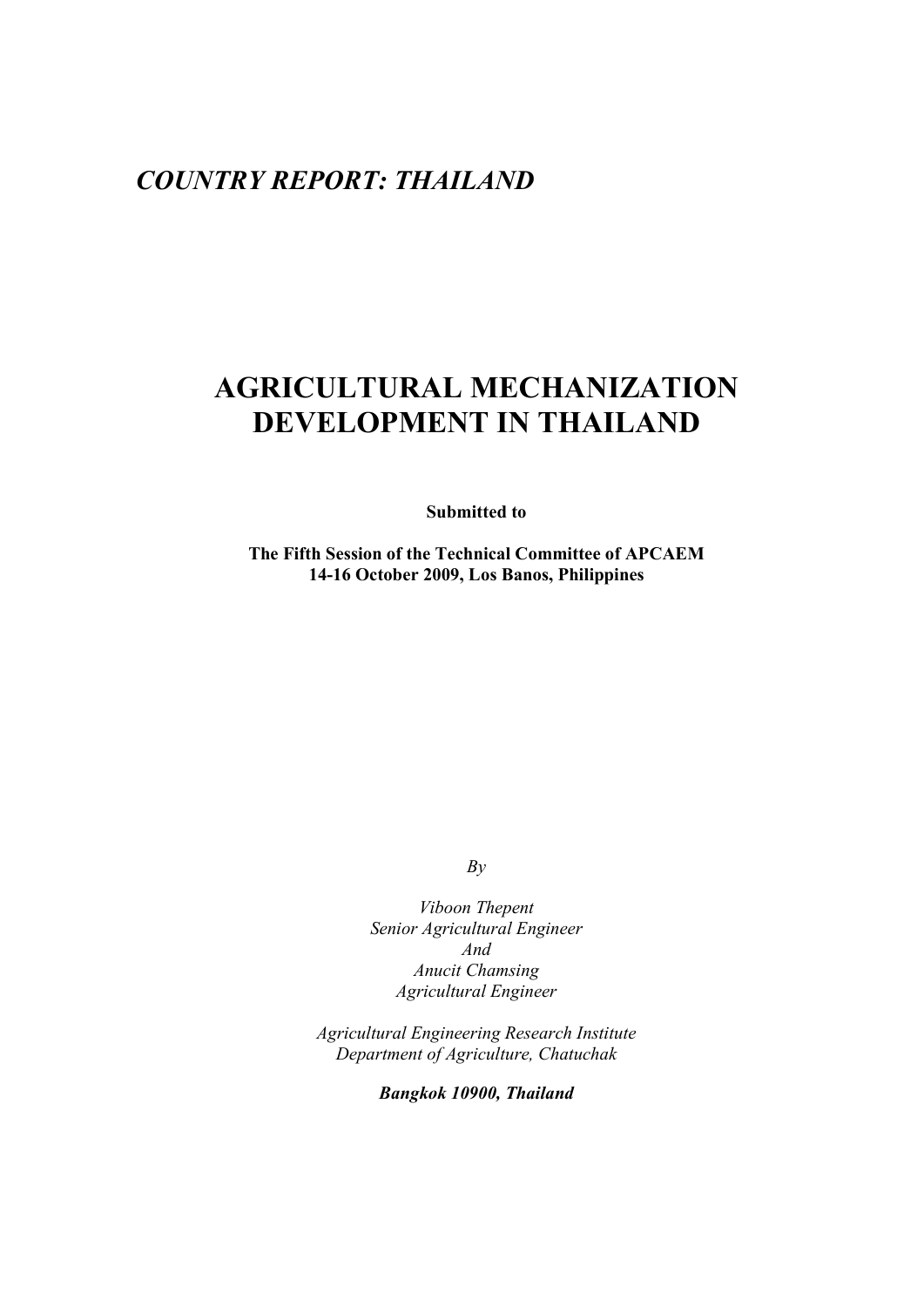#### **1. General Background**

Thailand is an agricultural country. Approximately 21 million ha or 40.9% of the total area is used for agricultural production, 31.3 and 27.8% are under forest and unclassified land respectively. About 49.8% of the agricultural land is used for growing rice, 21.5% for field crops, 21.2% for fruit or horticultural crops and 7.5% for others (OAE, 2008). Thailand is almost self sufficient in food production. Agriculture is an important sector and the largest source of employment of rural population of the country. About 46.6% of the total population is engaged in this sector. Agricultural production does not only contribute to domestic consumption but also play significant role in export earnings. Although, the importance of agriculture has declined a bit due to the expansion of other sectors (industry, tourism, construction and other service sectors), its contribution was still about 10.1% of total GNP in 2007 (FAO, 2009).

#### **2. Agricultural Machinery Development**

#### **2.1 Technological needs of farm mechanization**

Development of agriculture in Thailand can be divided into three, somewhat distinct stages (Chomchalow, 1993); (i) Rice monoculture/natural resource-based (Pre-1955), (ii) Land-based resource/labor-intensive methods (1955-85) and (iii) Structural shift in agricultural production (Post-1985). In the past, Thailand's crop production increased as a result of increase in area under production, rather than an increase in land productivity. During 1960-83, 78% of the growth in agricultural production was due to area expansion and 22% due to increase in land productivity (Rijk, 1989). However, since 1976 or the fourth National Economic and Social Development Plan (NESDP), the government contemplated that further area expansion would not be possible to increase agricultural production. Thus, the strategies were changed to increase agricultural production by increasing productivity. Modern agricultural technologies were introduced, such as high yield variety (HYV) seed, fertilizer, pesticide, mechanization and other inputs. Thailand agricultural production performance analysis in term of relationship between crop production output and energy input is given in Fig. 1. The contribution and variation of energy inputs in crop production of Thailand during 1950-2005 is shown in Fig. 2. By 2005, the total energy input had increased by about 22 times compared to 1950 while the crop production has increased just about six times only from 7 million tons in 1950 to 55.3 million tons grain equivalent in 2005. Mechanization played a significant role in increasing agricultural production by completing farm operations in time, reducing cost of production, drudgery and increasing crop intensity.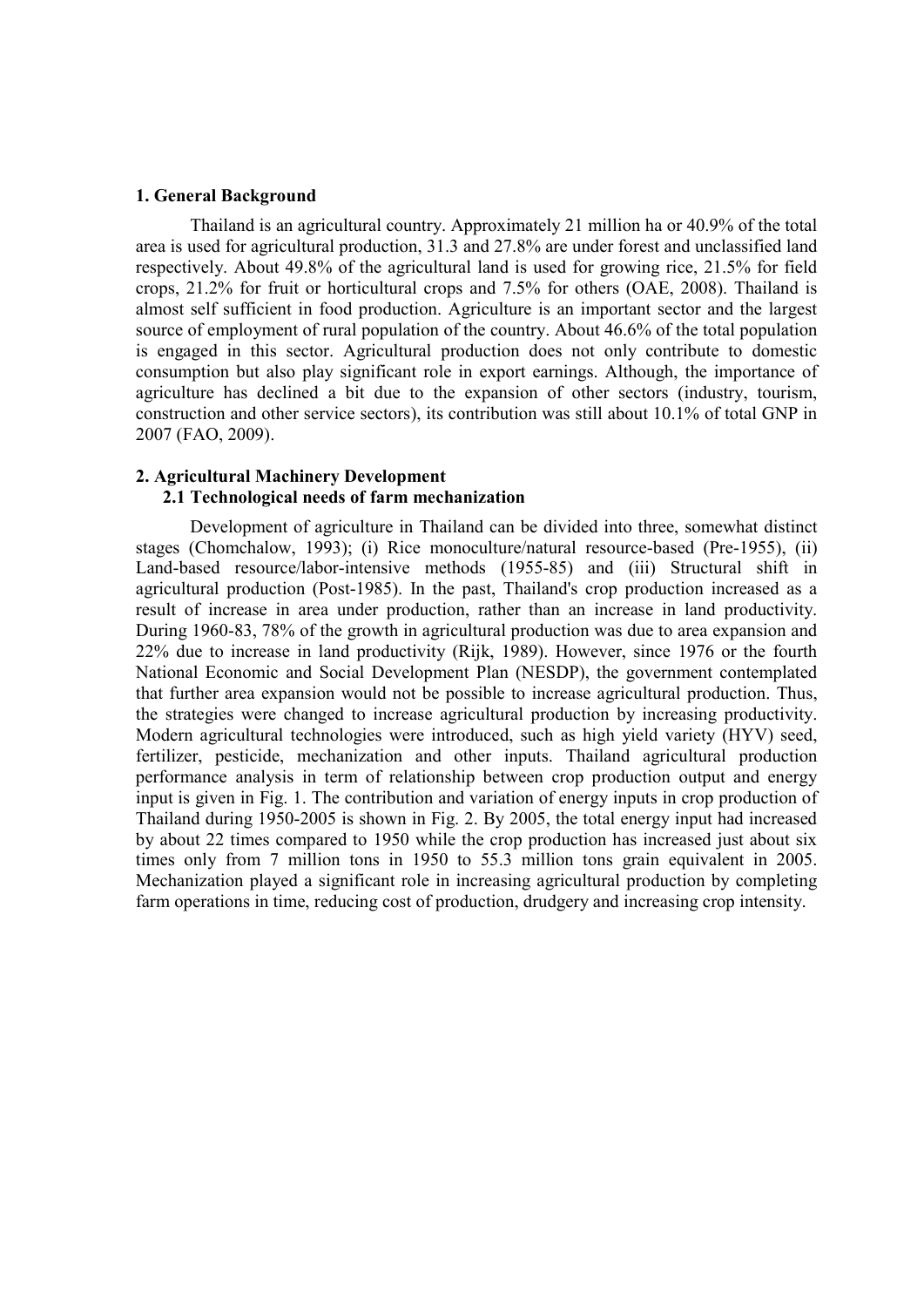

Figure 1: Relationship between energy input and crop production in Thailand during 1950- 2005





Figure 2: Contribution of different energy inputs in crop production in Thailand during 1950-2005 Source: Anuchit (2007)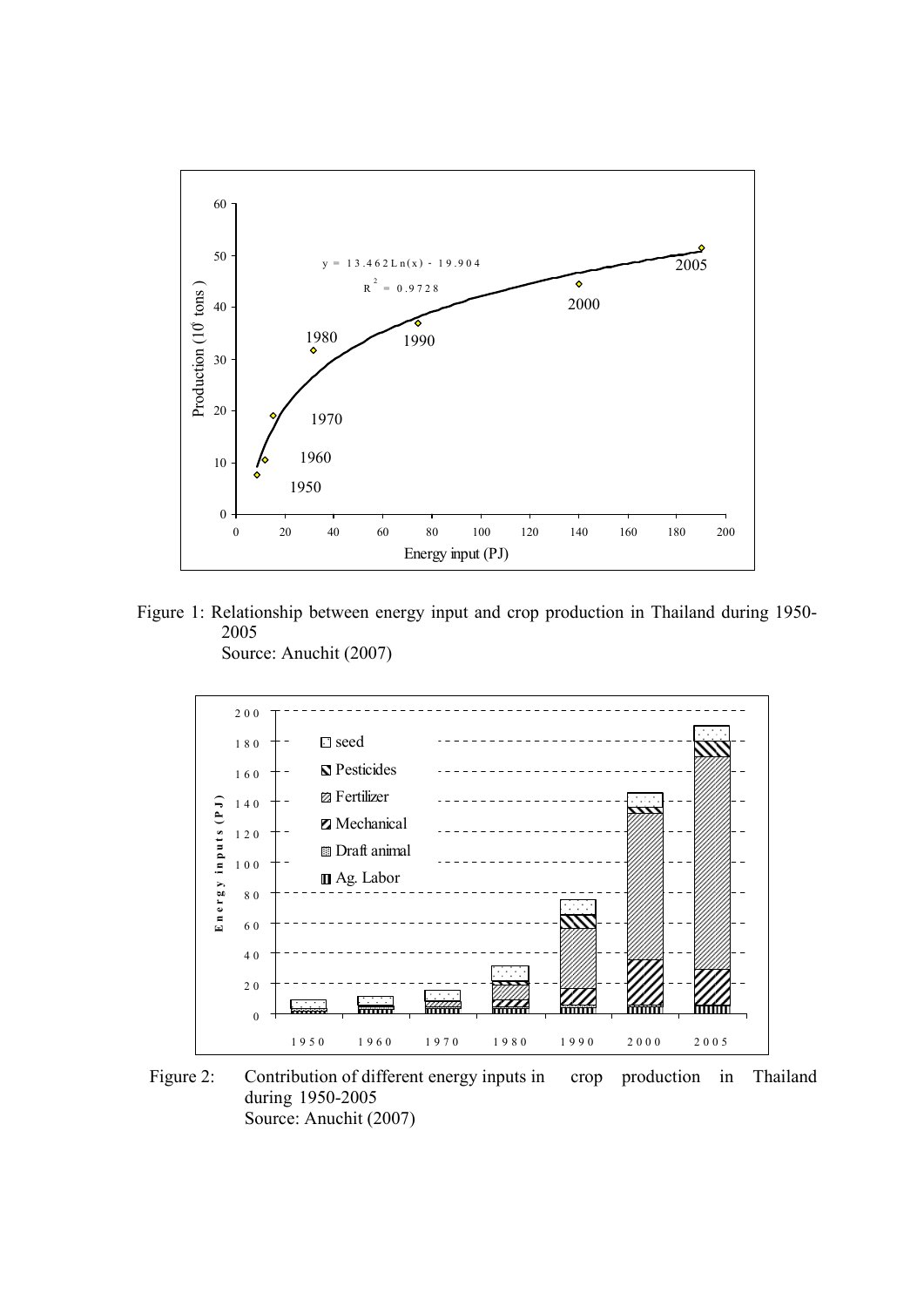#### **2.2 Success stories in agricultural machinery**

Traditionally, Thai farmers used simple tools, animal drawn implements and water wheels. Mechanization with power technology began in 1891 when the government imported steam power tractor and rotary hoes that were found to be unsuitable for paddy conditions and also quite expensive (Sukharumana, 1982).

 In the early 1920s, agricultural machines were imported for trial operations, the research and development in agricultural mechanization were started but did not progress much due to lack of well trained local personnel and the onset of World War II (Mongkoltanatus, 1993).

In 1947, a single axle tractor with rotary hoes powered by 4.4 kW gasoline engine was imported, but its low chassis was unsuitable for swampy fields (Rijk, 1989).

In the early 1950's, 4-wheeled tractors were imported and promoted as contracting services use by the government but the project was unsuccessful. Five years later, tractors were imported again. The most popular was Japanese designed 2-wheel tractor with number increase significantly and stimulate local workshops to simplify the design of imported tractors to reduce cost and also make them suitable for local conditions.

 In 1957, the Agricultural Engineering Division (AED) or Agricultural Engineering Research Institute (AERI) of the Ministry of Agriculture and Co-operative (MOAC) released the design of an axial flow pump, namely "Debaridhi water pump" for local manufacture. This pump was subsequently commercially produced and widely adopted up to present (Mongkoltanatus, 1991; Kaewprakaisaengkul, 1996).

In 1958, the AED released the design of a 4-wheeled tractor powered by a 25 hp engine, named "Iron Buffalo", to two private firms for commercial production (Chakkaphak, 1984). Due to the high cost of this tractor, it could not compete with imported tractors. In the same year, the first prototype of a rice combine harvester was designed. The cutting and threshing units were connected to the tractor (25 hp) and driven by a PTO shaft. This prototype was not commercially produced (Mongkoltanatus, 1991; Kaewprakaisaengkul, 1996).

In 1960 and 1964, two firms, namely Ford and Massey Ferguson, established assembly lines for four wheeled tractors (Singh, 1983).

 In 1964-1965, workshops around the Bangkok area began to modify the design of imported 2-wheeled tractors by trial and error method. Only one workshop succeeded in simplifying the gearbox and other parts of the tractor to suite local paddy field conditions. In 1966, a few firms began producing 2-wheeled tractors. The lower price of these tractors relative to the imported tractors and their suitability to local conditions made them popular, and their adoption spread to all parts of the Central plain. The high demand for these tractors resulted in establishment of many farm machinery firms in this region.

In 1967-1969, a firm producing 2-wheeled tractors in Ayudhaya province began manufacturing a simple 4-wheeled tractor that was developed from a 2-wheeled tractor gearbox by adding two more wheels and a seat. It was powered by a 15 hp single piston diesel engine (Singh, 1983).

In 1975, the AED constructed the prototype for an axial flow rice thresher, which received its blueprint from the International Rice Research Institute (IRRI), then released it to a selected firms in Chachoengsao province for commercial production. Ten units were immediately sold, but it still was not successful as expected. Later in 1975, a new blueprint was released to three firms for commercial production, and subsequently it was widely used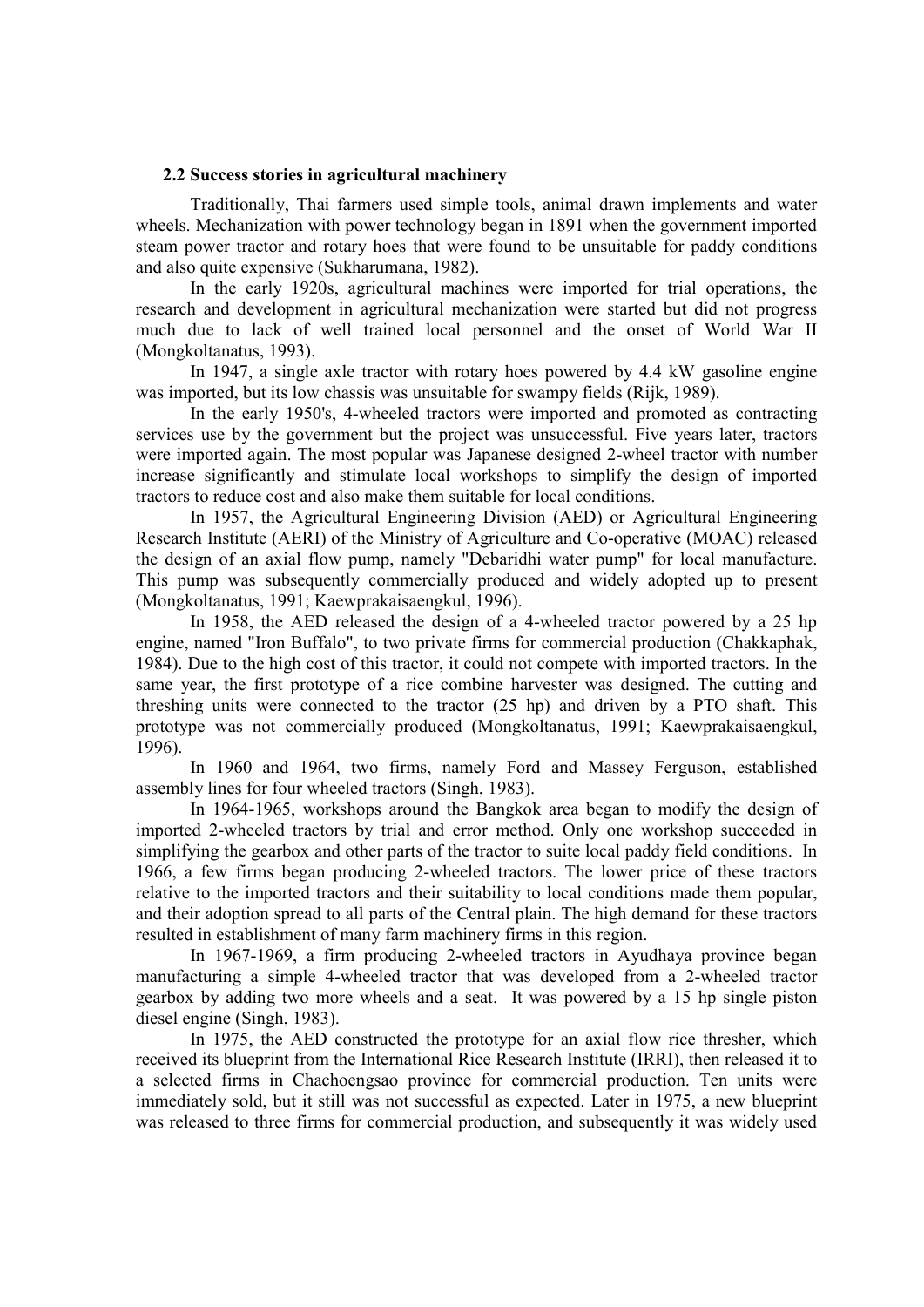and developed with very high successfully development. There are many designs both stationary and self propeller also difference in size and length of cylinder. At present, this machine has still be popular used especially in the North and the North East regions while it was not used in the Central plain region because it was replaced by the using of Thai-made rice combine harvester.

In 1977, a blueprint of a portable rice thresher was sent by IRRI and one firm produced it, but it was not widely used due to its low capacity. In the same year, the Japanese combine harvesters (head feed type) were demonstrated to Thai farmers but the farmers were reluctant to accept them.

In 1978, a rice transplanter (12 rows and power operated) was imported from China by a local firm that also produced it, but they could not be sold in significant numbers. At the same time, the AED tested a Japanese reaper. This machine was not popular used in the later time because the immerging of pre-germinated rice broadcasting technology which save in cost and labour requirement. Presently, rice transplanter has became to popular use especially in the Central plain region. This was due to problem on weed and contaminated rice varieties. All rice transplanters were imported. They were used in hiring system.

During 1981 and 1982, approximately 1,000 units of Chinese reapers were imported and sold. The long stem rice varieties were not suitable for reaping and the farmers had to collect and bind harvested rice similar to manual harvesting and it required more labor. Moreover, heavy weight machines were also a major problem during field operations. These reapers were finally abandoned.

In 1985-1987, local firms around Bangkok started to fabricate a Thai-made rice combine harvester (Kalsirisilkp, 1993). Around the early 1990s, these firms successfully developed Thai-made rice combine harvester. It was accepted for use by farmers and popularly used in hiring services, especially in the Central plain and then its use spread in other regions of the country (Krishnasreni and Kiattiwat, 1998). Thai combines have a capacity range from 0.42 to 0.9 hectares per hour (Kalsirisilkp, 1993; Krishnasreni and Kiattiwat, 1998). In 1997, there were about 2,000 units used mainly in the Central rice area of Thailand (Chamsing and Singh, 2000). Although, still much design and development was needed to improve its performance, the Thai rice farming industry was satisfied with the combine performance (Krishnasreni and Thongsawatwong, 2004). Currently, they are being used across the country with high competition in hiring systems especially in the Central region. Hiring rate for harvesting rice in the Central region had decreased while in the other regions it is still high.

 At the beginning of the introduction of the combine harvester, rice is combined at relatively high moisture, sometimes as high as 28%, but the average moisture at harvest is about 24%. Farmer does not dry his own paddy but sell it to the miller or the collector right away. The high moisture rice is immediately transported to the rice mill or the local collector. Most millers and collector at that time had no mechanical dryer, drying the high moisture rice depend mostly on sun drying. This change had created large volume of high moisture paddy at a short period, beyond the handling capability of the millers. During 1992 – 93 farm price of paddy at that period was the lowest ever. The government tried to solve the problem by, on one hand subsidizing dryers at cooperatives and farmer's groups in the major rice production areas, on the other hand giving soft loan to millers and owners of central market for paddy to put up dryers. The Ministry of Agriculture and Cooperatives undertook the subsidizing dryers at cooperatives and farmers' group program. The Ministry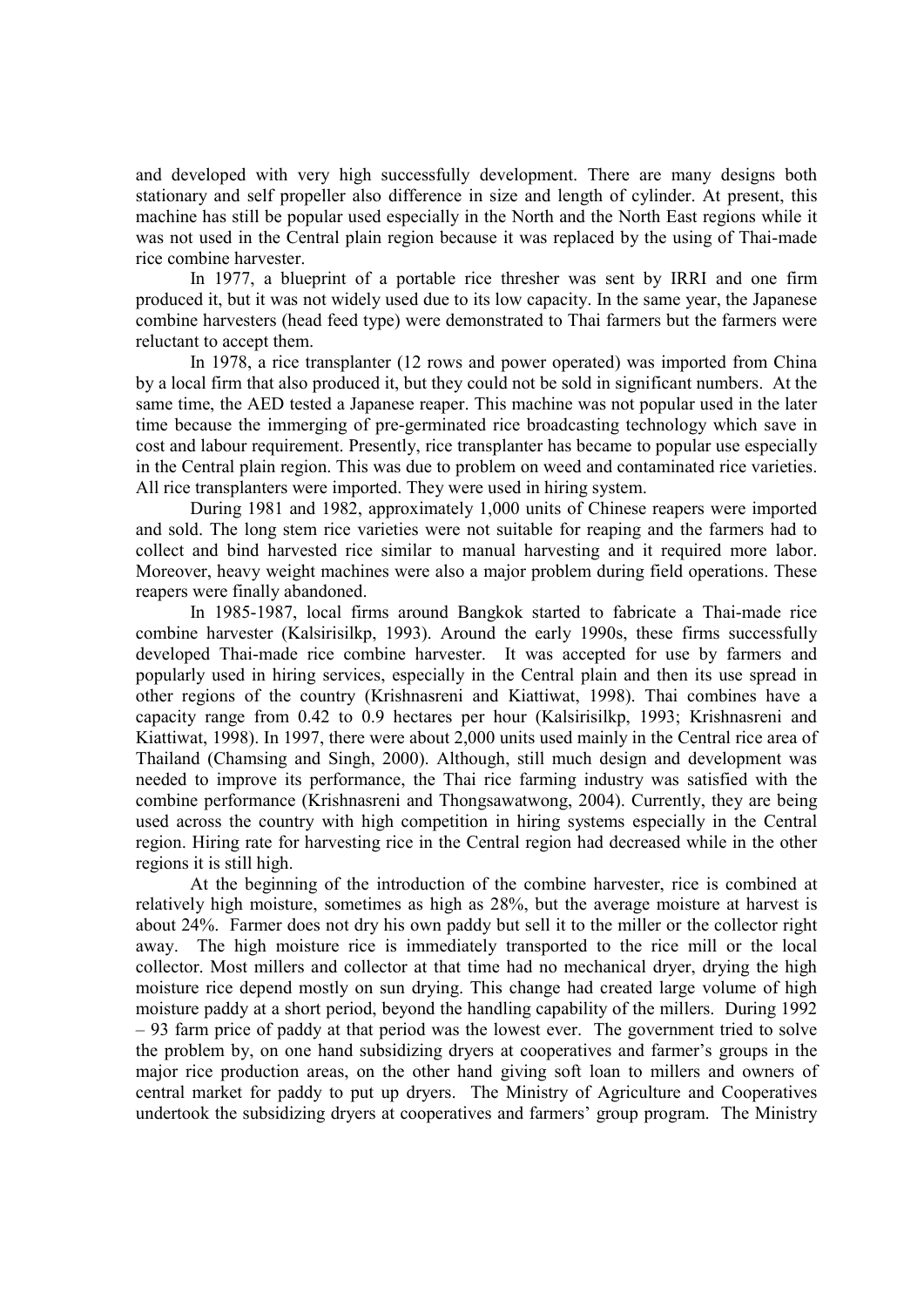of Commerce undertook the soft loans provided for millers and collectors program. The program started in 1995 to 1998 for cooperatives and farmer's group and until the year 2000 for millers. At present almost 90% of the miller and local collector in the major rice production area own mechanical dryers. Drying of wet paddy is done by the miller or by the collector using only dryer or both mechanical dryer and sun drying floor. Types of paddy dryer used in Thailand are cross flow, mixed flow, fluidized bed and rotary dryer. The concurrent flow dryer has not been observed. The dryers that the government subsidized to the Farmers' group and cooperatives were mostly the mixed flow type, very few were the cross flow. Drying capacity of these dryers were about 30 tons per day of paddy at initial moisture of 22% dry to 15%, using diesel fuel burner to generate hot air. The dryer operates as batch re-circulation at about 6 tons per batch for individual farmer to dry his wet paddy. The dryer also, was designed accommodate the harvesting capacity of a combine harvester in one day. There are about 300 units of these dryers in all parts of the country. Survey on the use of these dryers in 1998 found about 10% of them was operated. This may be due to the system of local buying. The pricing of dry paddy in some areas was not much difference from the wet paddy. Also farmers need immediate cash to pay their loan. At present none of those dryers is in operation due to the high price of diesel fuel and no incentive for drying. At cooperatives rice mill level, the government subsidized a larger size of mixed flow dryer having drying capacity of about 60 to over 100 tons per day. Those dryers use rice hull as fuel to generate hot air through heat exchanger and they operate as batch re-circulation. Because of the cheap cost of fuel for drying and the need to dry wet paddy for milling, most of the dryers at cooperative rice mill in the central region are operating. For the case of soft loans provided to rice millers and collectors for securing dryers and the necessary components for operating the dryers, millers mostly hire contractors to build dryers according to their own designed or in consultation with the contractors. This might be that the mill owner sees that construction of a dryer is easy, buying it is too costly, or because there are too fewer dryer manufacturers as compared to the number of the millers. At present there are only five or six manufacturers, which cannot serve over 1,000 of the millers all at once. Many of those built by the contractor, mostly are very large size having holding capacity of 100 tons or more at little moisture extraction rate. Some rice mills install two to three dryers of those sizes to cover the daily input. Operation of those dryers is either as re-circulation batch or continuously drying wet paddy in one passing. Some version of dryer may have four of the mixed flow type drying bins holding about 25 tons each arranged in series instead of a large drying bin. Input paddy continuously flow from one bin to the others and exit at moisture about 15%. Head rice yield obtained from those dryers are higher compared to the sun drying floor method. Source of fuel used for generating hot air for drying is rice hull, and is mostly direct fire from the furnace. The development of cyclonic rice husk burner in Thailand started in 1997 by Agricultural Engineering Research Institute, the Department of Agriculture. Presently, cyclonic rice husk burner has become popular use especially by the rice milling plant.

 Development of farm mechanization of the country started with power intensive machines such as irrigation pumps, power tillers and threshers. Most farm machinery used is locally manufactured, except some sophisticated machines which are imported (Mongkoltanatas, 1993; Kaitiwatt, 1996). Since the fourth NESDP, the expansions of other economic sectors of the country (industrial, construction, tourism and services) have greatly increased. These draw out a magnitude of labor force from the agricultural sector and have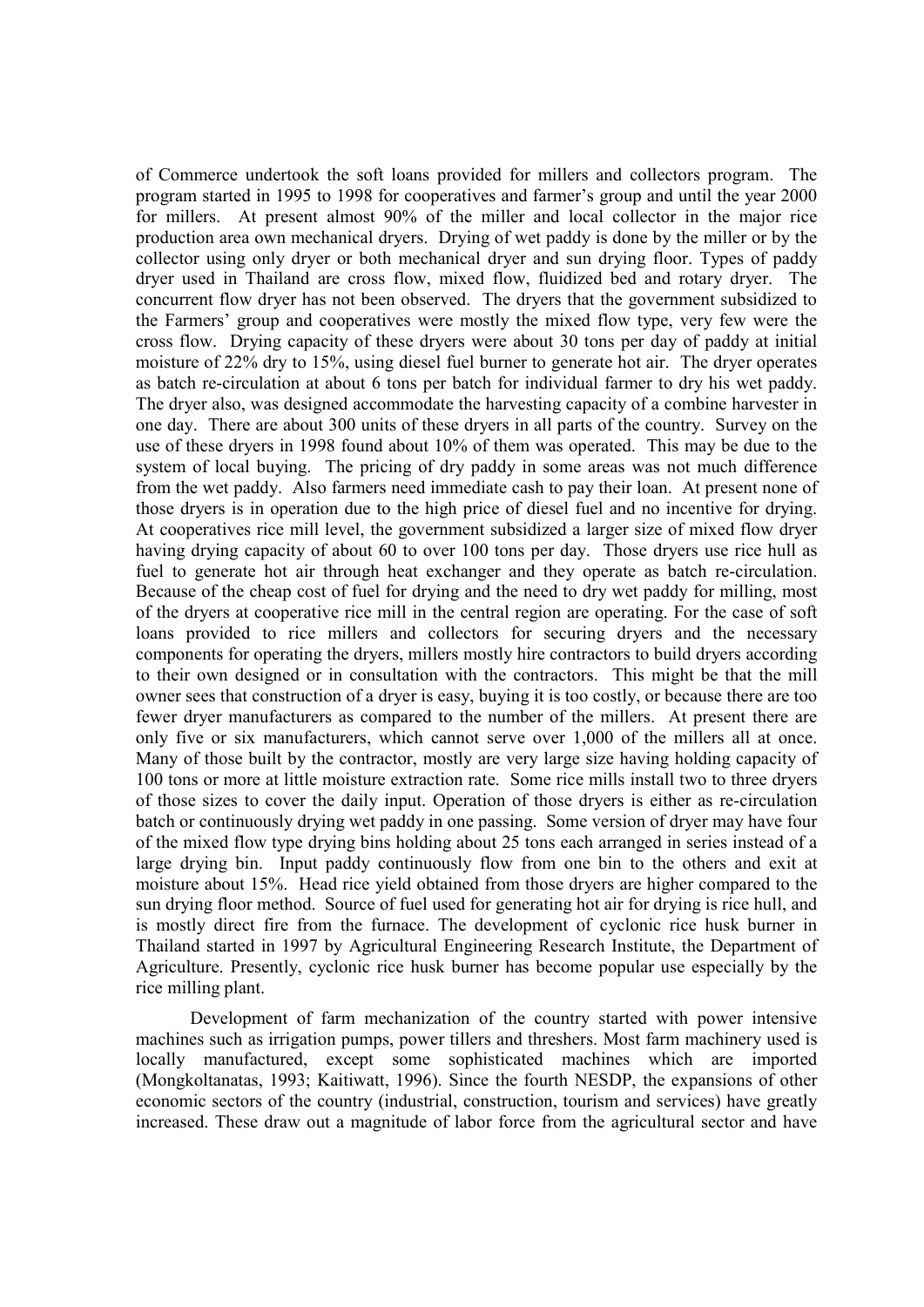created an on-farm labor shortage crisis. Mechanization has therefore become an important input for Thailand's agricultural production system. Mechanization in Thailand is rapidly expanding with both increases in number and size of machinery in use (Mongkoltanatas, 1998). Mechanization initially started from the Central plain and expanded to other regions. Mechanization is not only sprawling but its pattern is also changing. In the Central plain, mechanization has been moving from power intensive to control intensive machines. The population of power tillers, irrigation pumps and power threshers in the Central plain has become almost stable, but the number of rice combine harvesters has been increasing rapidly. In other regions, the number of power tillers is increasing rapidly. Thai-made rice combine harvesters are being adopted to harvest rice in these regions. Mechanical dryers have begun playing an important role to keep and improve rice quality (Chaisattapapong, 1997).

#### **3. Development of agricultural machinery testing networks in Thailand**

Thai Industrial Standard Institute (TISI), Ministry of Industry is responsible for standardization of agricultural machinery. TISI was established in 1968. It is the official agency with the responsibility in the development of Thai Industrial Standards (TIS), including agricultural machinery standards.

The preparation of agricultural machinery standards is undertaken by the Technical Committee (TC). The TC, appointed by the TISI, includes representatives from Agricultural Engineering Research Institute (AERI), manufacturers, the Bank of Agriculture and Agricultural Cooperatives (BAAC), universities. Approved standards are published in the government gazette.

Agricultural machinery standards from various countries have been studied and then adapted to be suitable with Thai agricultural machines and there corresponding working conditions. Research is required to get a basic data for developing standards. Safety standard is one part of each agricultural machinery standard.

Anyway, most of agricultural machinery standards are voluntary standards. Only small diesel engine standard is a mandatory one. Only a few number of agricultural machinery manufacturers apply for the TISI standard certification.

The National Agricultural Machinery Center (NAMC) was established in 1979 organized under Research and Development Institute at Kamphaengsaen, Kasetsart University. The main functions of the center was 1)Testing and Standardization 2)Responsibilities to testing of agricultural machines either locally fabricated in Thailand or imported from abroad and collaborating with the Thai Industrial Standards Institute in standardizing agricultural machinery testing.

#### **4. Technological challenges and gaps and financial and institution constraints**

- 1) Plot size for crop production is rather small especially for rice production in the North and the Northeast. This decreases field capacity of agricultural machinery and increases energy consumption per unit area especially for big machinery.
- 2) Average family members active in farm for all crop production and regions were rather few about (2.0-2.6 persons/family or only about 45% of total family members). This resulted in labor shortage for farms as some family members were old or women. Therefore, custom service was observed for many or all farm activities.
- 3) Problems pertaining to land holding were size of planted area, land holding status and high rental rate of land.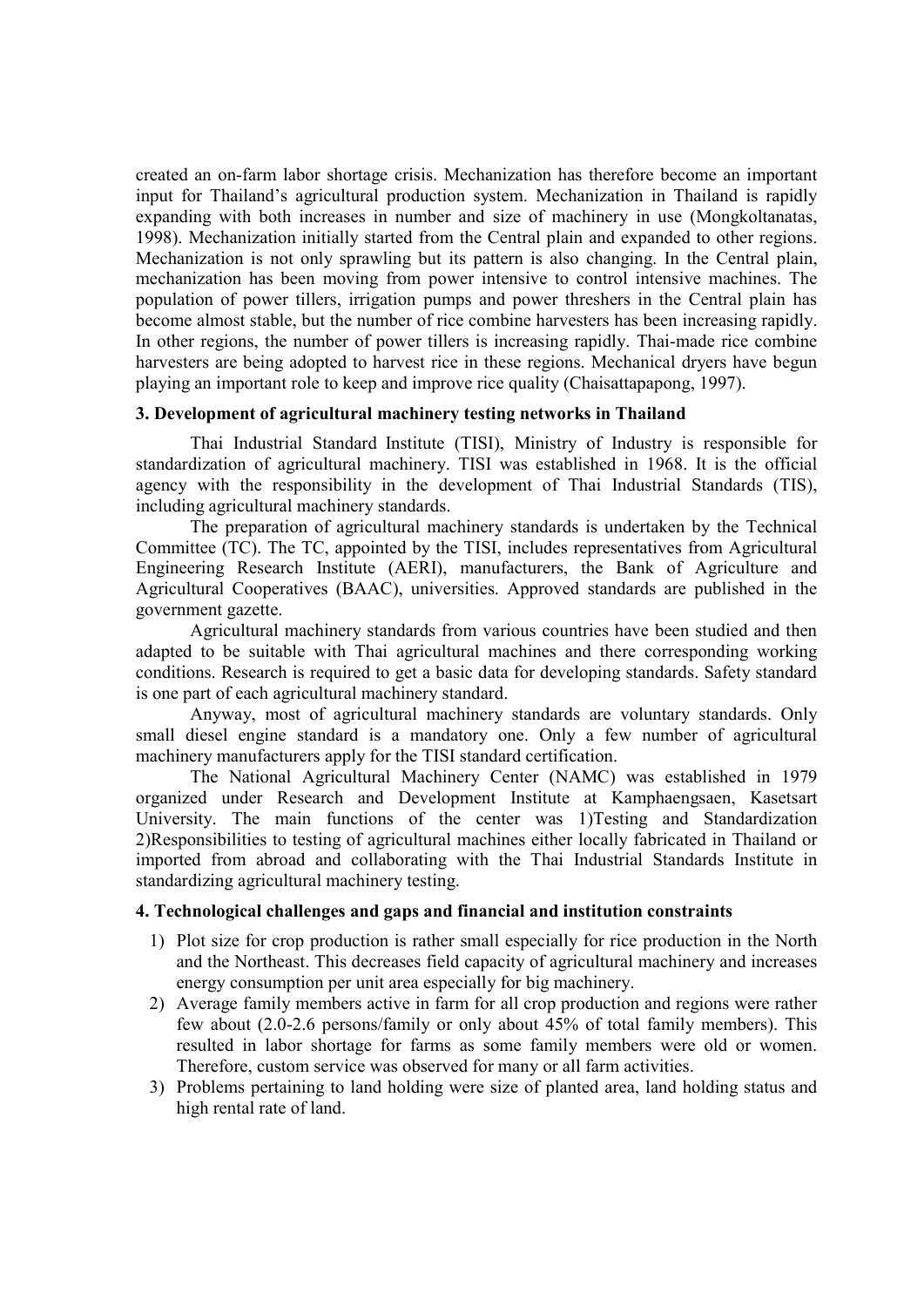- 4) Size of planted area for irrigated rice, rainfed rice, cassava and soybean (both wet and dry season soybean) production in the North and the Northeast were smaller compared to that in the Central Thailand. Irrigation availability and socio-economic status of the region influenced farm income, potential to improve crop production efficiency, chance to successfully access loaned money and holding machinery.
- 5) Farm operations of crop production in some regions were still had low competition for custom service of machinery. This resulted in high hiring wage rate and low quality of work done.
- 6) Problems of un-necessary ownership of machinery and finance for machinery acquisition were observed. Some farmers owned un-necessary machines which did not match with their farm works requirement or they did offer for custom service work, therefore low utilization rate of machines resulted in high fixed cost of machine and consequently increased cost of production. These problems were faced especially in rainfed rice production in all regions, and sugarcane production in the Northeast.
- 7) Some parts of agricultural machinery were imported.
- 8) Imported parts were similar to that of other machinery or vehicles. Therefore, import tax was charged at the same rate which was high for agricultural machinery. This results in high price of some agricultural machinery.
- 9) Production technology for agricultural machinery of Thailand is still under development.
- 10) Machinery for some farm operations and crops are still missing.
- 11) Support from the government side in the past was less and was not focused to the requirements of users and producers.
- 12) Governmental support for the development and the promotion for farm mechanization is still inadequate.
- 13) Under-utilization of some agricultural machinery was noted.
- 14)Irrigated area is limited and not equally spreaded through out the country.
- 15)Irrigation system is still in developmental phase that restricts growing more crops per season.
- 16)Inadequate water supply in dry season.
- 17) Lack of drainage system especially for irrigated rice production. Therefore, some planted areas were flooded.
- 18) Landless farmers and small holding farmers cannot reach low interest rate loan money from financial institutes. They still have to seek loan from other sources with high interest rate.

### **5. Priority area for technical cooperation and assistance for capacity building and recommendation on how to set up and effective mechanism to promote agricultural technology transfer**

 Agricultural production policy in Thailand is not only for domestic consumption but also for export to the word market. It draws attention to increase potential for competition in the market. Agricultural mechanization is an important tool and has played crucial role to support agricultural production of the country.

 Various sources of data were analyzed. The agricultural mechanization development strategies for Thailand (Chinsuwan, 2005) were considered inclusion. The SWOT analysis was applied. The analysis was then used to provide guidelines for capacity building of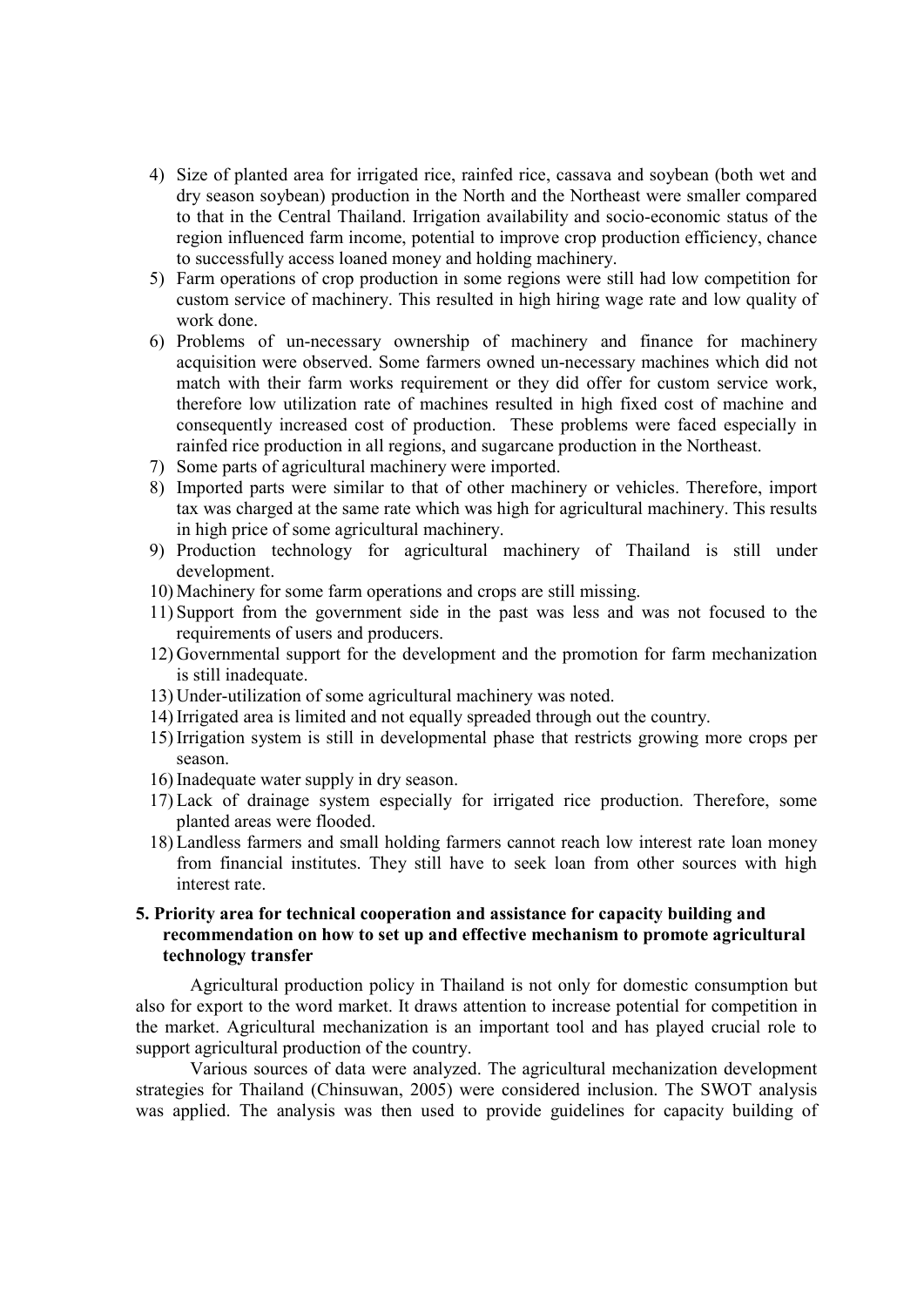mechanization to support agricultural development policy. The following short-term and long-term plans are recommended:

## **5.1 Short term plan**

| <b>Recommended activities</b> |                                                                                                       | <b>Recommendation set up</b>                  |
|-------------------------------|-------------------------------------------------------------------------------------------------------|-----------------------------------------------|
|                               | 5.1.1 Capacity building of farmers and operators                                                      |                                               |
|                               | for efficient use of agricultural machinery                                                           |                                               |
| 1)                            | Impart knowledge for using and repair and                                                             | Agricultural Extension Office<br>at           |
|                               | maintenance of agricultural machinery to                                                              | district or provincial level organize         |
|                               | farmer: Various agricultural machinery are                                                            | training course for farmers by the use        |
|                               | being used for various crops production.                                                              | of resource persons from related              |
|                               | Increase knowledge on using and repair and                                                            | institutions. Provincial level training       |
|                               | maintenance will increase usage efficiency of                                                         | will lead to train farmers from various       |
|                               | agricultural machine, reduce cost of repair and                                                       | districts.                                    |
|                               | maintenance, and extend life of machine.                                                              |                                               |
| 2)                            | Extend knowledge and training for operators                                                           | Set up training course and workshops          |
|                               | of big size, high price and high performance                                                          | for operators of these agricultural           |
|                               | agricultural machinery: Trend of using these                                                          | machinery by<br>cooperation<br>of             |
|                               | machines for crops production in Thailand is                                                          | governmental<br>agencies<br>and               |
|                               | combine<br>increasing viz.<br>rice<br>harvester,                                                      | Agricultural machinery manufactures.          |
|                               | sugarcane harvester etc. High skilled operators<br>are required to maximize utilization efficiency of |                                               |
|                               | these machines. This will result in good quality                                                      |                                               |
|                               | done, decreasing<br>work<br>repair<br>of<br>and                                                       |                                               |
|                               | maintenance cost and thereby reduce cost for                                                          |                                               |
|                               | custom service may be possible.                                                                       |                                               |
| 3)                            | appropriated<br>Introducing<br><b>agricultural</b>  1.                                                | Setup pilot projects, field trips of          |
|                               | machinery to farmers: There are various types                                                         | farmers for introducing<br>various            |
|                               | and sizes of agricultural machinery in use which                                                      | agricultural machinery.                       |
|                               | are mostly used in the Central plain region. 2.                                                       | Promote mechanization<br>through              |
|                               | Introducing these machineries to those areas                                                          | various media.                                |
|                               | which are currently not using them will boost the                                                     |                                               |
|                               | mechanization in other regions of Thailand.                                                           |                                               |
| 4)                            | Supporting custom<br>service<br>system                                                                | of $ 1$ . Introduce the custom service system |
|                               | agricultural<br>machinery:<br>Agricultural                                                            | of small agricultural machinery to            |
|                               | machinery in custom service is popularly used in                                                      | the area that still miss this system.         |
|                               | Thai crop production. The advantages are:                                                             | For example, hiring of power tiller           |
|                               | increased utilization of machine; reduced fixed                                                       | for<br>contractor<br>group<br>land            |
|                               | cost for holding machine; option to use high                                                          | preparation, so the big machines              |
|                               | performance machine for increasing production                                                         | will not be required where it is not          |
|                               | efficiency; and relax the problem of labor                                                            | possible to use big agricultural in           |
|                               | shortage. This is practiced intensively in the                                                        | that area especially in the North             |
|                               | Central, as compared to the North and the                                                             | and the Northeast.                            |
|                               | Northeast, which have low competition causing $\vert$ 2. Introduce the custom service of big          |                                               |
|                               | high hiring rate and increased cost of production.                                                    | machines to the area with low                 |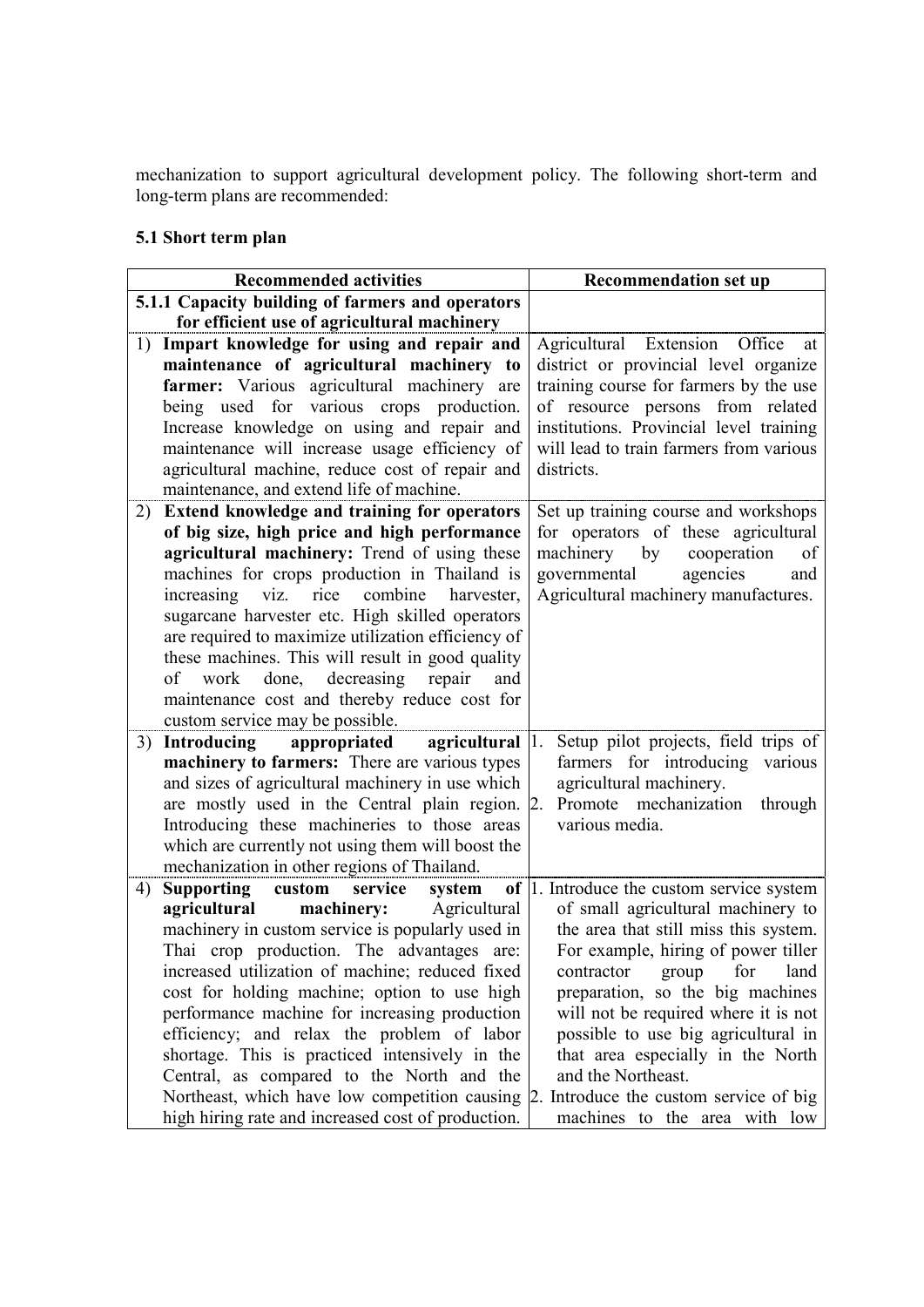| There fore, the promotion of custom service for<br>agricultural machinery should be practiced.                | competition of custom service.<br>This will result in reducing of high<br>hiring rate and relax problem on<br>especially<br>labor<br>shortage,<br>for<br>harvesting operation of rice, maize<br>and sugarcane.<br>Support low interest rate of loan<br>3.<br>money for those who wants to<br>investment for custom service.<br>4. Support the management activities<br>for custom service.                                |
|---------------------------------------------------------------------------------------------------------------|---------------------------------------------------------------------------------------------------------------------------------------------------------------------------------------------------------------------------------------------------------------------------------------------------------------------------------------------------------------------------------------------------------------------------|
| 5.1.2 Research and development on agricultural<br>machinery                                                   |                                                                                                                                                                                                                                                                                                                                                                                                                           |
| Study on applicability of existing agricultural<br>1)<br>knowledge to other regions and crops                 | Study on applicability of existing<br>1.<br>agricultural machine from currently<br>using area to another areas. Mostly<br>from the Central to the North and<br>the Northeast.<br>Study on applicability of existing<br>machine from currently using crops<br>to other crops that require similar<br>farm operation or cultural practice.                                                                                  |
| Research and development innovative<br>2)<br>agricultural machinery for crop production of<br><b>Thailand</b> | 1. Import, test and evaluate agricultural<br>under<br>machinery<br>various<br>conditions for crop production of<br>Thailand.<br>2. Research and development on the<br>imported machines that show good<br>potential<br>suitable<br>for<br>crop<br>production condition of Thailand.<br>3. Research and development to design<br>prototype<br>agricultural<br>new<br>machinery<br>based<br>specific<br>on<br>requirements. |
| 3) Research and development to increase<br>efficiency of machinery being currently used.                      | 1. Study on the current system of using<br>agricultural machinery especially<br>high value crops.<br>Identify problems and constraints.<br>Testing and evaluation in the field<br>for more precise assessment.<br>3. Improve the system and disseminate<br>results to the farmers.                                                                                                                                        |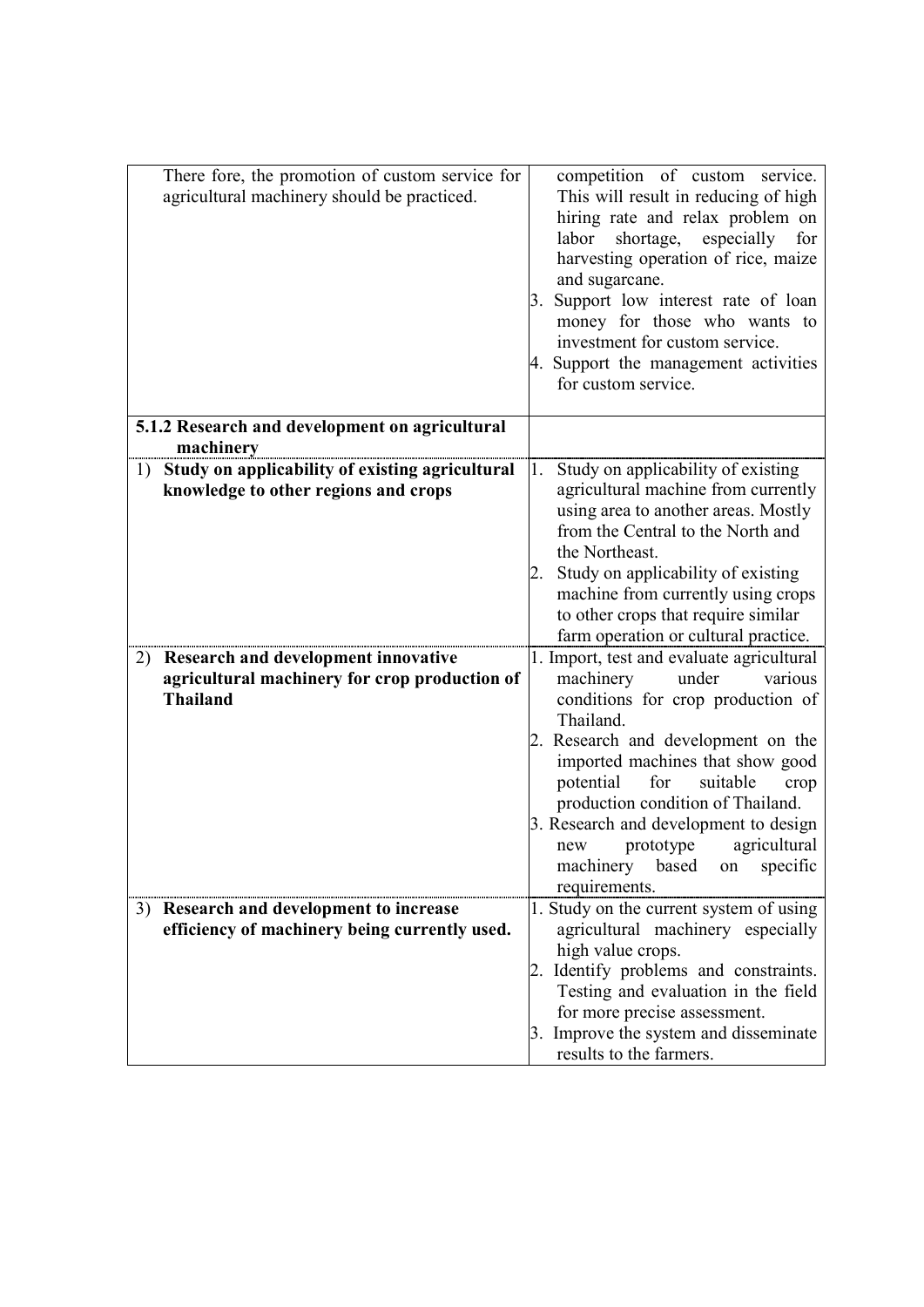| 5.1.3 Manufacturing sector support                                                                                                                                                                                                                                                                                                                                                                                                                                                                                                                            |                                                                                                                                                                                                                                                                                                                                                                                                                                                                                           |
|---------------------------------------------------------------------------------------------------------------------------------------------------------------------------------------------------------------------------------------------------------------------------------------------------------------------------------------------------------------------------------------------------------------------------------------------------------------------------------------------------------------------------------------------------------------|-------------------------------------------------------------------------------------------------------------------------------------------------------------------------------------------------------------------------------------------------------------------------------------------------------------------------------------------------------------------------------------------------------------------------------------------------------------------------------------------|
| standards<br>1) Revise<br>the<br><sub>of</sub><br>agricultural $ 1 $ .<br>machinery: standards of some<br>agricultural<br>machinery are already defined but few number<br>Agricultural<br>machinery<br>of<br>manufactures<br>requested for the certificate for their products.<br>However, only few numbers of requested cases<br>were awarded the certificates.<br>Therefore.<br>revising standards is required. This will able<br>Agricultural machinery manufactures to increase<br>their potential to compete in the market against<br>imported machines. | Revise the existing standards and<br>achieve<br>mechanism<br>to<br>those<br>standards.<br>2. Improve regulation to ensure using<br>of the standards.<br>3. Stimulate and promote agricultural<br>machinery production in line with<br>standards. The following incentives<br>may be used:<br>Reduce tax charged from the<br>registered manufactures.<br>Support low interest rate of loan<br>money for their improvement and<br>for their products that received<br>standard certificate. |
| 2) Promote standardization of local agricultural<br>machinery: Good and high standard agricultural<br>machinery will benefit to both farmers and<br>Agricultural machinery manufactures.                                                                                                                                                                                                                                                                                                                                                                      | 1. Promote farmers to use agricultural<br>machinery that received certificate<br>of standard.<br>2. Enforce using of the standardization<br>seriously.<br>3. Stimulate and promote agricultural<br>machinery standardization.                                                                                                                                                                                                                                                             |
| 5.1.4 Financial sector support                                                                                                                                                                                                                                                                                                                                                                                                                                                                                                                                |                                                                                                                                                                                                                                                                                                                                                                                                                                                                                           |
| for<br>agricultural<br>machinery $ 1 $ .<br><b>Support</b><br>1)<br>should<br>investment:<br>Government<br>promote<br>farmers who have potential for agricultural 2.<br>machinery investment based on the direct<br>requirement of farmers which for using in their<br>owned farm or for custom service. Financial<br>support to those farmers who wish to invest on<br>agricultural machinery for their own use or for<br>custom services.                                                                                                                   | Promote<br>investment<br>in<br>agricultural machinery.<br>Low interest rate of loan money<br>for investors.                                                                                                                                                                                                                                                                                                                                                                               |

## **5.2 Long term plan**

| <b>Recommended activities</b>                     | <b>Recommendation set up</b>       |
|---------------------------------------------------|------------------------------------|
| Promote research and development of               | test and evaluate<br>Import,       |
| appropriate agricultural machinery and their      | agricultural machinery<br>under    |
| utilization: especially for cassava and sugarcane | various conditions<br>for<br>crop  |
| planting; mechanical weed control for all upland  | production of Thailand.            |
| crops; maize and sugarcane harvesting. This will  | 2. Research and development on the |
| overcome labor shortage and high labor cost,      | imported machine that show         |
| timeliness cost and consequently reduce the cost  | good potential for suitable crop   |
| of production.                                    | production condition of Thailand.  |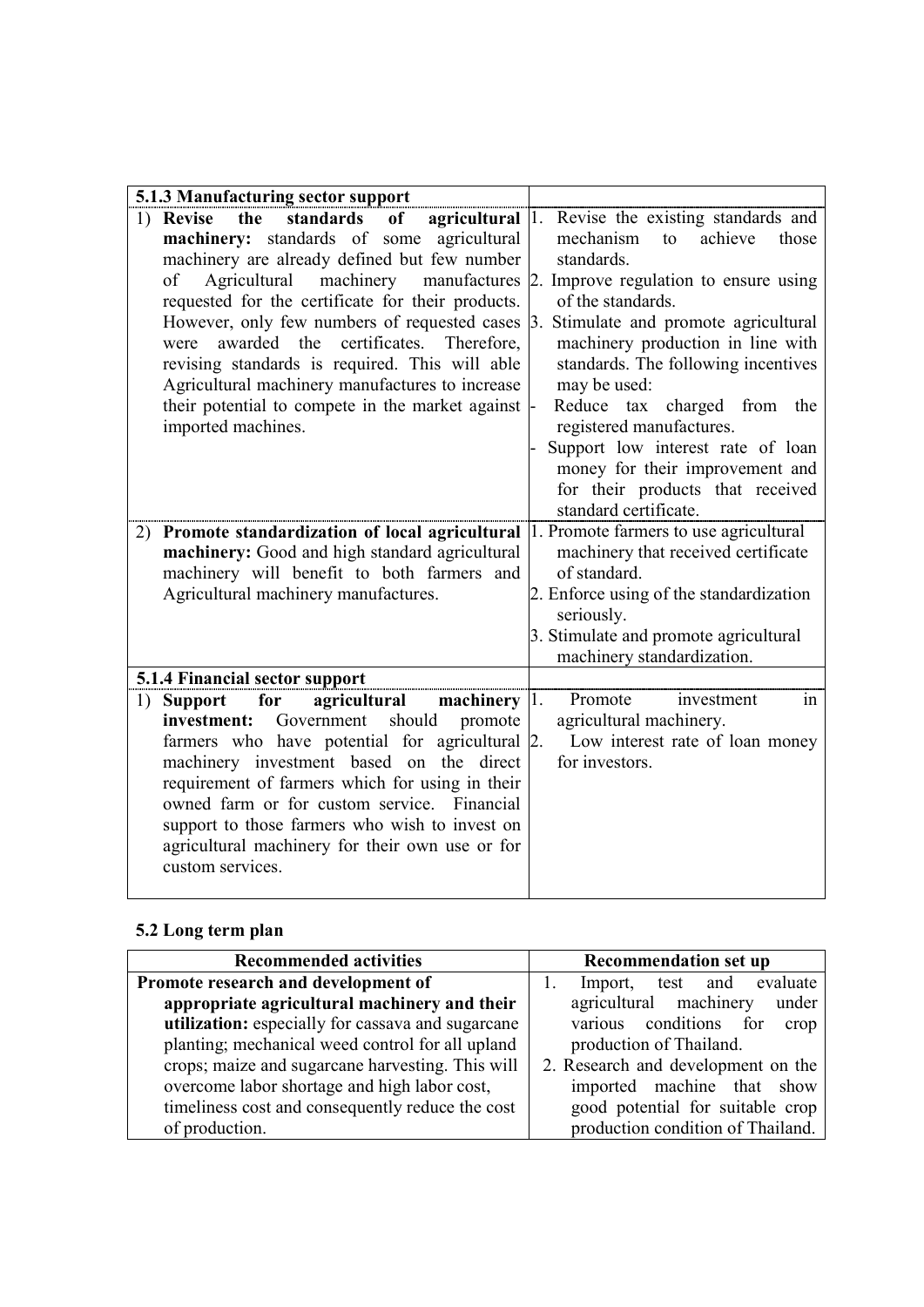|    | 2. Supporting acquisition of big and high price<br>machine: Problems of labor shortage will more<br>serious in future. The big size, high capacity and<br>high price machine are necessary. The BAAC<br>dose not provide direct finance for buying them.<br>So farmers have to seek financial support from<br>neighbors, manufactures, commercial banks and<br>other non-finance institutes with high interest<br>rate and short duration. This problem was also<br>the constraints of mechanization development<br>plan and crop production development as<br>consequent. | Supporting low interest of loan<br>1.<br>money for these machines.<br>Improve the regulation for using<br>2.<br>big and high price agricultural<br>machinery.<br>Support management activities<br>3.<br>for strengthening custom service.                                                                                                                                                       |
|----|----------------------------------------------------------------------------------------------------------------------------------------------------------------------------------------------------------------------------------------------------------------------------------------------------------------------------------------------------------------------------------------------------------------------------------------------------------------------------------------------------------------------------------------------------------------------------|-------------------------------------------------------------------------------------------------------------------------------------------------------------------------------------------------------------------------------------------------------------------------------------------------------------------------------------------------------------------------------------------------|
| 3. | Promote standardization for agricultural<br>machinery that are not yet defined with the<br>Standardization<br>of<br>standard:<br>agricultural<br>machinery will give benefit to farmers. While<br>Agricultural machinery manufactures<br>will<br>increase potential to compete in the market,<br>especially against the imported machines.                                                                                                                                                                                                                                 | 1. Improve<br>regulation<br>the<br>to<br>standardization seriously.<br>2. Define the standardization of local<br>agricultural machinery.<br>3. Promote agricultural<br>machinery<br>standard. The<br>with<br>following<br>approaches may be used:<br>- Reduced tax charged.<br>- Low interest rate of loan money<br>for their products.                                                         |
| 4. | Investment of planted area: Land leveling<br>support irrigation system, especially for rice<br>production. Size of land holding is a constraints<br>for using big agricultural machinery.                                                                                                                                                                                                                                                                                                                                                                                  | 1. Develop projects of land leveling<br>for high potential crops. This will<br>support irrigation and application<br>of big<br>and high capacity<br>machines.<br>2. Land consolidation for group<br>farming is a possible way to use<br>big and high capacity machine,<br>especially<br>for<br>sugarcane<br>harvester,<br>maize<br>combine<br>combine<br>harvester<br>and<br>rice<br>harvester. |

## **6. Way and mean to address challenges in agricultural machinery development in Thailand and regions**

 Establishing a regional network for testing agricultural machinery will be useful among national agricultural machinery testing agencies and institutes of member countries for efficient use of agricultural machinery and promotion of green agricultural technology.